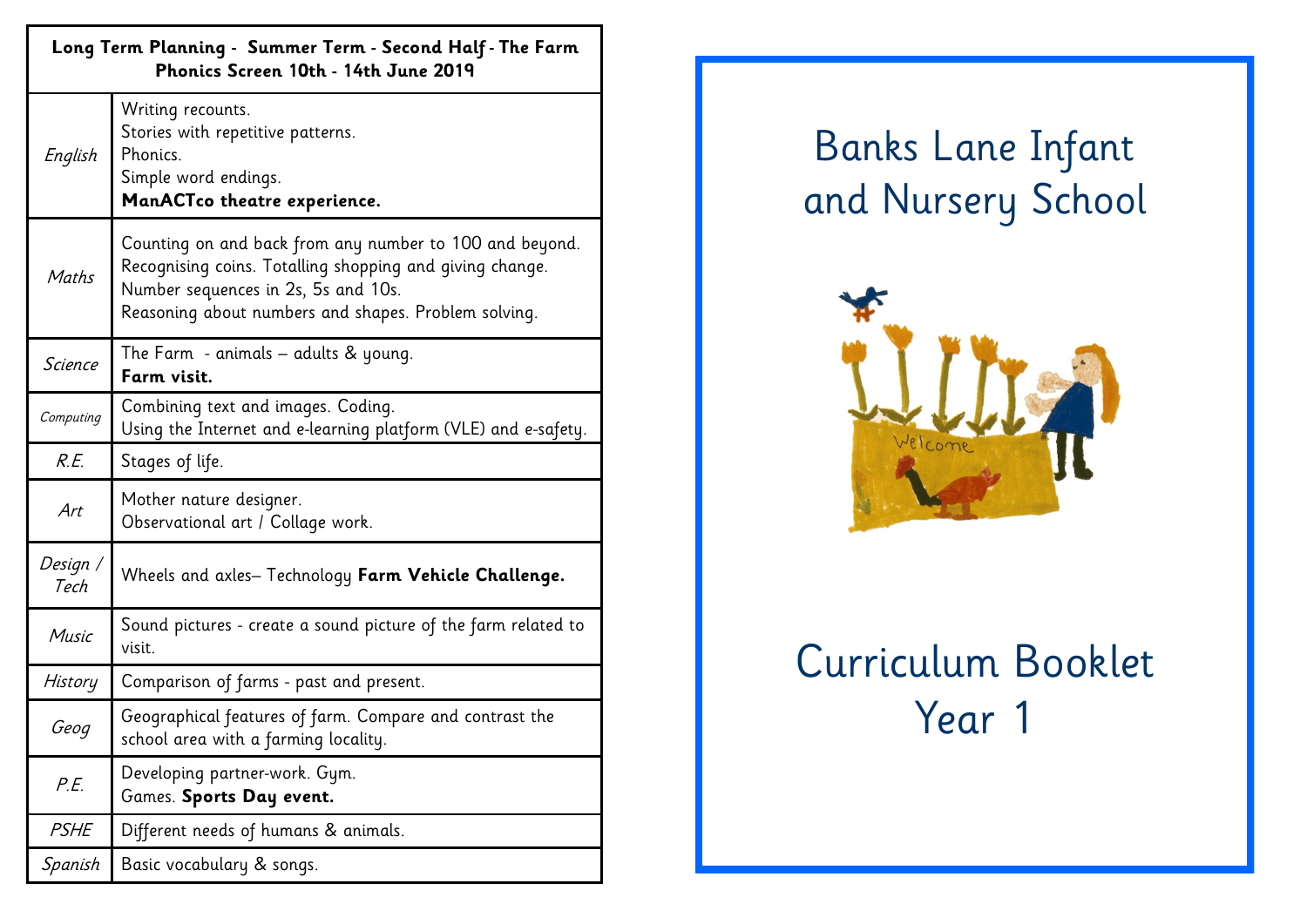Year 1 - Banks Lane Infant & Nursery School Class Teachers - Mrs Spencer (4), Mrs Rogers (5) & Mrs Alberti (6) Teaching Assistants - Mrs Noxon, Mrs Hopkins & Mrs Noon Support Assistants—Mrs Burrows and Mrs Wright

Dear Parents,

We have prepared this leaflet to give you more information about the work that your child will be doing this year.

Work will always be tailored to the needs of your child though themes within the classes will be studied by all children.

Our curriculum is immersed in acquiring skills, especially speaking, listening, reading, writing, mathematical and scientific skills. All areas of the curriculum, all activities and experiences are related to this fundamental issue. Computing will feature in all aspects of the curriculum.

Great emphasis is placed upon mastering skills through asking questions, investigations, real experiences, activities, visits, workshops and teacher demonstration. We hope to make learning FUN!

To this end non-core curriculum tasks, such as history, geography, art, music and technology, are planned in great detail to ensure progression, continuity and relevance through a termly or half-termly theme.

We also have a daily Act of Worship and assemblies, which include a story and a hymn. Much emphasis is placed upon social, moral, spiritual and cultural education and health education plays a central role in our curriculum.

If you want more information about our work, copies of our curriculum policies and long and medium term planning documents are available. Parents are always welcome to help.

There will be a Parents Evening just after October half term and one in the Spring when you will be able to discuss your child's progress in confidence. You will also be given a full written report in July. If you want to discuss any aspect of your child's progress please feel free to contact school at any time for an appointment with the relevant person.

Yours Sincerely

|                  | Long Term Planning - Summer Term - First Half - Our Wonderful World                                                                                                                                              |  |
|------------------|------------------------------------------------------------------------------------------------------------------------------------------------------------------------------------------------------------------|--|
| English          | Non fiction: information books, contents, index, alphabetical<br>order.<br>Captions, diagrams and labels.<br>Writing non-chronological reports.                                                                  |  |
| Maths            | Counting on and back from any number to 100 and beyond<br>Recognising coins. Totalling shopping and giving change.<br>Number sequences in 2s 5s and 10s.<br>Reasoning about numbers and shapes. Problem solving. |  |
| <b>Science</b>   | Growing plants, vegetables and seeds.<br>School garden / gardening. Recycling. RSPB in school visit-Bioblitz                                                                                                     |  |
| Computing        | Text & images. Save & retrieve work.<br>Using the Internet and e-learning platform, e-safety. Coding.                                                                                                            |  |
| R.E.             | Relationships.                                                                                                                                                                                                   |  |
| Art              | Water colours / drawing.<br>Oil / chalk pastels - blending.                                                                                                                                                      |  |
| Design /<br>Tech | Food technology - Designing and making fruit salad.                                                                                                                                                              |  |
| Music            | Singing and musical games.<br>Exploring musical notation-graphic scores.                                                                                                                                         |  |
| History          | Use of pictures and photographs-non-fiction.                                                                                                                                                                     |  |
| Geog             | Use of maps, atlases & Google Earth to identify hot & cold<br>countries.                                                                                                                                         |  |
| P.E.             | Ball skills, aiming & catching.<br>Gym, Music & movement.                                                                                                                                                        |  |
| <b>PSHE</b>      | Caring for others. Empty Classroom Day.                                                                                                                                                                          |  |
| Spanish          | Basic vocabulary & songs.                                                                                                                                                                                        |  |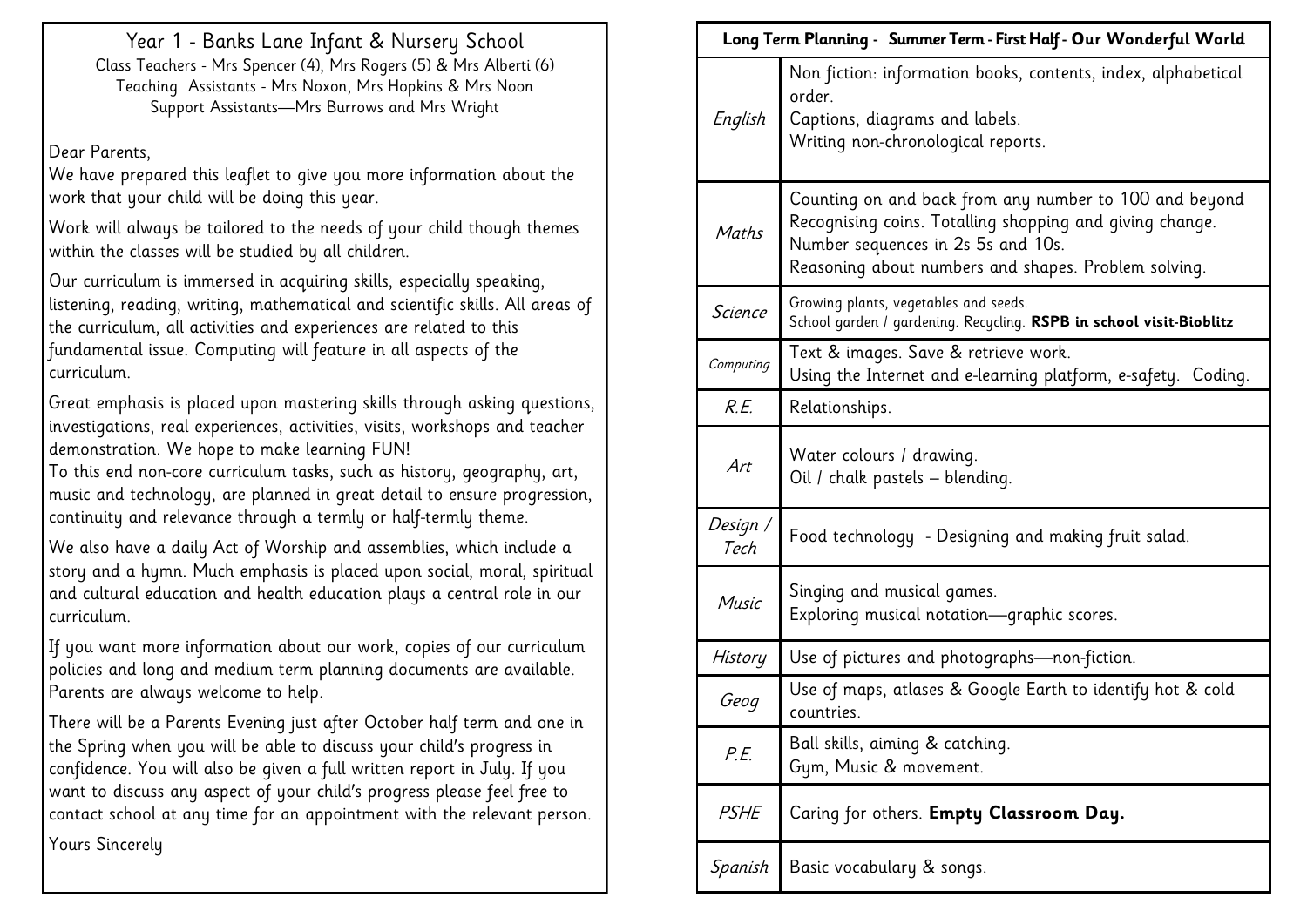|                  | Long Term Planning - Spring Term - Second Half - Space                                                                                                                                                                                                      |  |
|------------------|-------------------------------------------------------------------------------------------------------------------------------------------------------------------------------------------------------------------------------------------------------------|--|
| English          | Writing poetry.<br>Speaking & Listening tasks / techniques.<br>Non fiction texts about Space.<br>Phonics.                                                                                                                                                   |  |
| Maths            | Counting on and back from any number to 100 and beyond.<br>Doubles and halves. Developing fluency when solving + and -<br>number sentences. Number sequences in 2s, 5s and 10s.<br>Reasoning about numbers and shapes. Days and months.<br>Problem solving. |  |
| Science          | Seasonal changes and Plants.                                                                                                                                                                                                                                |  |
| Computing        | Editing text. Programming a BeeBot. Using the Internet and<br>e-learning platform (VLE) and e-safety. Coding.                                                                                                                                               |  |
| R.E.             | Lifestyles and culture. Easter / Passover.                                                                                                                                                                                                                  |  |
| Art              | Textiles.<br>Wax resist.                                                                                                                                                                                                                                    |  |
| Design /<br>Tech | Designing and making finger puppets.                                                                                                                                                                                                                        |  |
| Music            | Record music in simple form of graphic score. Exploring pitch.<br>Key Strings.                                                                                                                                                                              |  |
| History          | Neil Armstrong and the Apollo 11 Space Mission.                                                                                                                                                                                                             |  |
| Geog             | Knowing the difference between real and imaginary / fantasy<br>places.                                                                                                                                                                                      |  |
| P.E.             | Developing partner - work.<br>Gymnastics. Dance.                                                                                                                                                                                                            |  |
| <b>PSHE</b>      | Resolving conflict.<br>Coping with bullying.                                                                                                                                                                                                                |  |
| Spanish          | Basic vocabulary.                                                                                                                                                                                                                                           |  |

|                  | Long Term Planning - Autumn Term - First Half - In the Woods                                                                                                                                                                                 |  |
|------------------|----------------------------------------------------------------------------------------------------------------------------------------------------------------------------------------------------------------------------------------------|--|
| English          | Stories with familiar settings.<br>Poetry Day<br>Speaking and listening activities/ Interviews<br>Writing recounts and captions.<br>Phonics (ongoing). Talk for writing. Reading our work aloud.                                             |  |
| Maths            | Counting on and back from any number to 100 and beyond.<br>Counting, reading and writing numbers. 1 more and 1 less.<br>Read, write and interpret + and - number sentences. Number<br>stories and bonds to 10. Compare and describe lengths. |  |
| <b>Science</b>   | <b>Nest in the Woods.</b> Observing changes in plants in autumn.<br>Identifying and naming trees. Woodland creatures.                                                                                                                        |  |
| Computing        | Logging on. Selecting tools and colours on Purple Mash Paint.<br>Keyboard skills, digital camera, iPad, listening centre, flip cam.<br>Using the internet and e-learning platform (VLE).                                                     |  |
|                  |                                                                                                                                                                                                                                              |  |
| R.E.             | Natural world/relationships - Harvest Festival                                                                                                                                                                                               |  |
| Art              | Figure drawing, woodland sculptures and weaving.                                                                                                                                                                                             |  |
| Design /<br>Tech | Baking - healthy recipes from the school allotment. Healthy<br>school meals, Gruffalo crumble, Gruffalo jumping jacks.                                                                                                                       |  |
| Music            | Singing - ongoing throughout the year. Exploring sounds,<br>classroom music (The Gruffalo)/ Harvest Festival                                                                                                                                 |  |
| History          | Recounts, recalling and sequencing events.                                                                                                                                                                                                   |  |
| Geog             | Features of woodlands/ forests. Fictional maps. Google Earth.<br>TripGeo: journey to our visit to Nest in the Woods.                                                                                                                         |  |
| P.E.             | Large ball skills and games<br>Gym - Flight & landing. Dance - streamers / conkers                                                                                                                                                           |  |
| <b>PSHE</b>      | Growth Mindsets. What makes a good learner? Friends &<br>friendship. Classroom codes & rules, e-safety.                                                                                                                                      |  |
| Spanish          | Basic greetings                                                                                                                                                                                                                              |  |